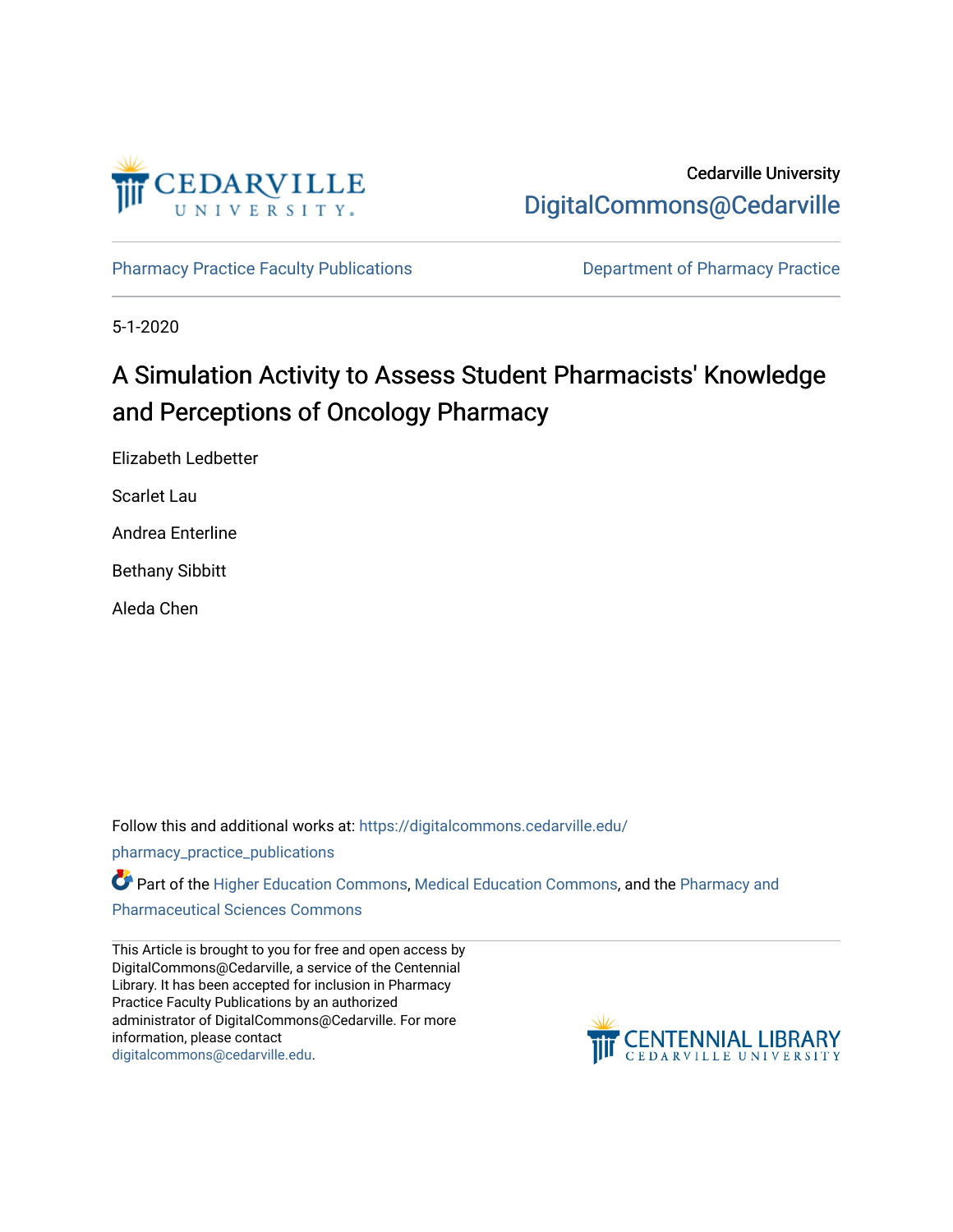### BRIEF

## A Simulation Activity to Assess Student Pharmacists' Knowledge and Perceptions of Oncology Pharmacy

Elizabeth Ledbetter, PharmD,<sup>a</sup> Scarlet Lau, PharmD, MPH,<sup>b</sup> Andrea Enterline, PharmD,<sup>c</sup> Bethany Sibbitt, PharmD,<sup>d</sup> Aleda M. H. Chen, PharmD, PhD<sup>d</sup>

<sup>a</sup> IU Health Advanced Therapies Pharmacy, Indianapolis, Indiana

<sup>b</sup> West Penn Hospital/Forbes Hospital, Pittsburgh, Pennsylvania

<sup>c</sup> CareSource, Dayton, Ohio

<sup>d</sup> Cedarville University School of Pharmacy, Cedarville, Ohio

Submitted December 14, 2018; accepted October 31, 2019; published May 2020.

Objective. To assess the impact of an interactive activity on student pharmacists' confidence in answering oncology-related questions and their perceptions of an oncology pharmacists' roles in practice. Methods. Two cohorts (2016 and 2017) of third-year student pharmacists completed a two-hour, interactive, four-station activity during the fourth week of an oncology module. Each station simulated a different oncology-related scenario that represented a specific practice settings. Pre- and post-activity surveys were administered to determine changes in students' confidence levels and perceptions. Results. Over the two years, 66 student pharmacists completed the pre- and post-activity survey instruments. In both cohorts, there was a significant increase in scores on all items regarding students' confidence. Student pharmacists' perceptions of pharmacists' roles also improved significantly. Conclusion. The simulation activity was effective as confirmed by improvement in student pharmacists' post-activity scores on confidence and perception. Determining student pharmacists' comfort in responding to oncology scenarios is important to prepare them for practice in any setting. Keywords: oncology practice, student pharmacist, confidence, perception, chemotherapy

#### INTRODUCTION

Pharmacists' roles in the care of oncology patients are continually evolving as providers are challenged with medication shortages, rapid availability of newly approved oncolytics (oral chemotherapy), high-cost therapies, and reduced reimbursement. According to studies by the American Society of Clinical Oncology, the demand for oncology services may rise disproportionately to other services because of patient age distribution, provider practice patterns, and the number of oncology fellowship positions for medical graduates available in the United States.<sup>1,2</sup> Pharmacists are well-positioned to compensate for the predicted shortage of providers in this area because of their extensive pharmacology knowledge as well as the postgraduate residency training and advanced specialty certification available in this area.

Oncology pharmacists are responsible for comprehensive medication management; counseling patients; developing therapeutic plans; evaluating drug therapies;

Corresponding Author: Bethany Sibbitt, Cedarville University School of Pharmacy, 251 N. Main St., Cedarville, OH 45314. Tel: (937) 766-7492. Fax: 937-766-7410. Email: [bgsibbitt@cedarville.edu.](mailto:bgsibbitt@cedarville.edu)

monitoring treatment-related toxicities; ensuring safe compounding and preparation of chemotherapies, biologics, and immunotherapy; and serving as an integral member of oncology interdisciplinary teams.<sup>2</sup> Pharmacists also influence formulary management and institutional policies and standards.<sup>3</sup> As treatment options become more targeted toward tumor type, biomarkers, and mutation expression, pharmacists can play a vital role in therapy optimization. Pharmacy-led drug evaluation can subsequently lead to decreased costs, prevention of adverse events, and improved outcomes and quality of life. Growing recognition of pharmacists' value supports the continual need for adequate training in oncology pharmacotherapy to deliver quality patient care.3,4 To achieve this, it is critical to prepare student pharmacists as future practitioners equipped to address the provider gap in oncology care.

There are few studies in the literature on the implementation of pharmacy oncology courses or advanced pharmacy practice experiences (APPE) in oncology and their impact on student pharmacists' knowledge and perceptions of oncology practice. In a study evaluating the impact of an oncology elective course on student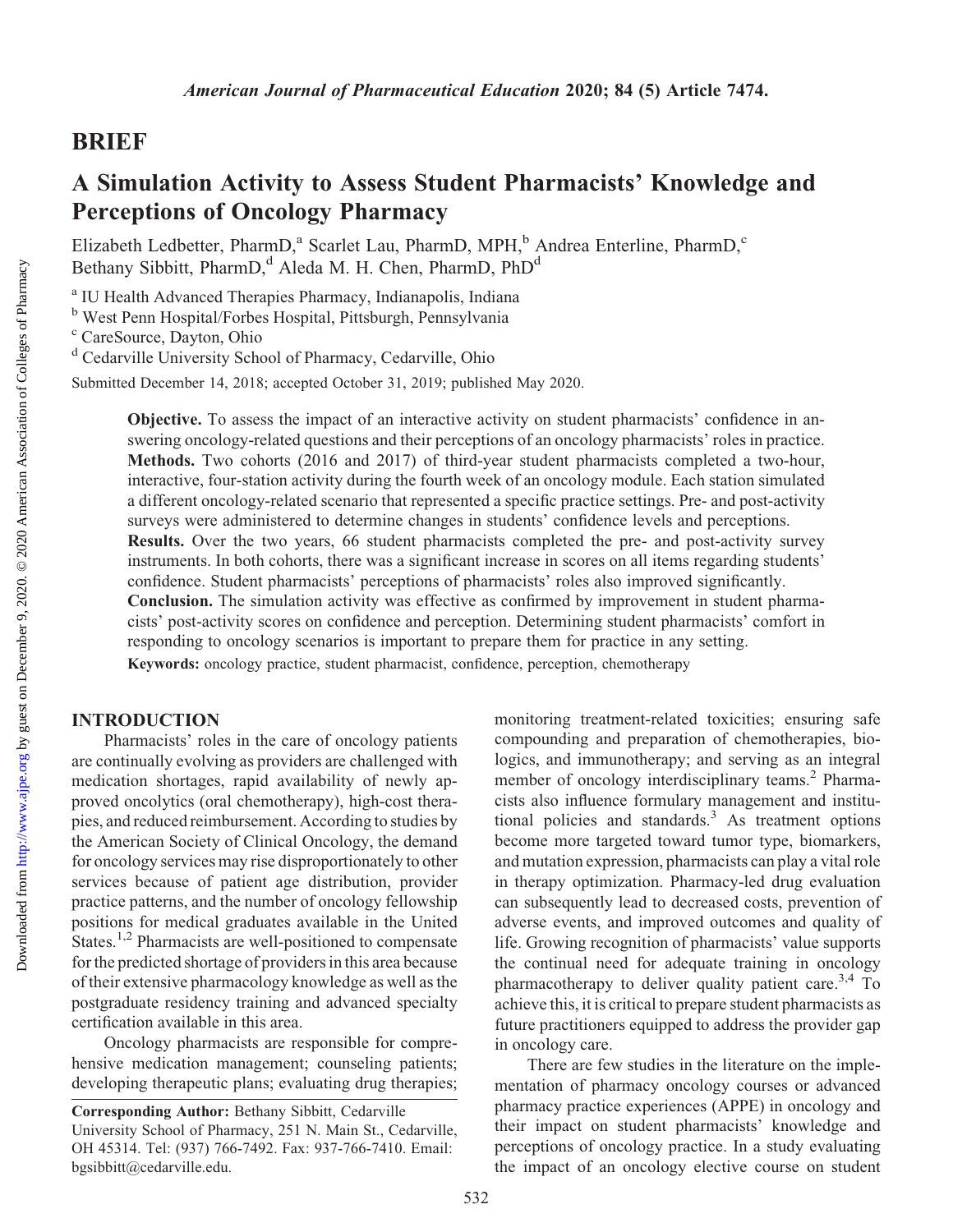pharmacists' interest in oncology practice, only 45 of 53 students completed two consecutive semesters of the course. There was a decrease in the number of students showing interest in pursuing oncology specialty residencies or becoming board certified in oncology.<sup>5</sup> Another study examined the impact of a one-credit hour oncology elective course on examination scores for a pharmacotherapeutics course between third-year student pharmacists who took the oncology elective course and those who did not. Students who took the elective had significantly higher scores on three out of the six examinations. Students also provided positive feedback and expressed an increased interest in pursuing a career in oncology pharmacy, with 35% agreeing that the course increased their interest in oncology. $6 \text{ In a third study evaluating the}$ impact of a comprehensive ovarian cancer case-based simulation on knowledge in 109 third-year student pharmacists, a significant improvement in knowledge was seen as evidenced by higher scores on three of the six items on the post-activity test compared to the pre-activity test. The students' perceptions of oncology pharmacists' roles and students' self-confidence in reviewing and dispensing oncolytics also increased significantly.<sup>7</sup> Another study reported on an acute care oncology pharmacy practice experience in a layered learning practice model for APPE students, PGY1 residents, and PGY2 residents to evaluate learner perception of the model and achievement of knowledge-based learning objectives. All posttest scores significantly increased compared to pretest scores, and learners viewed the experience as positive and felt it allowed for improvement in clinical and self-management skills.<sup>8</sup> Most of the studies discussed here documented improvement in pharmacy students' oncology knowledge after implementation of an oncology APPE or elective course and positive perceptions of oncology pharmacy practice; however, because these were elective experiences, they only impacted those student pharmacists who enrolled in the course.

There are a limited number of studies in the literature that discuss student pharmacists' perceptions about their use of oncology knowledge once they are licensed pharmacists. In a study published in 2017, researchers evaluated Florida student pharmacists' interests  $(N=532$  from five out of six schools of pharmacy) in oncology pharmacy and areas of oncology specialization. Three-fourths (75%) of students were only moderately comfortable or not comfortable with oncology, while over half (56%) of students expressed interest in pursuing oncology in their future pharmacy practice. Most students reported no access to oncology-related experiences, with less than five students reporting having earned experiential hours related to oncology. They also requested additional

oncology experiential opportunities and elective courses. Therefore, although some students showed interest in learning more about or pursuing a career in oncology, most students identified a perceived need for further training in oncology topics.<sup>9</sup>

Although studies have been published that discuss improvements in student pharmacists' oncology knowledge based on pre- and post-activity test scores and perceptions of oncology practice at the end of interventions, there are few studies that have evaluated student confidence in their knowledge of oncology pharmacotherapy and compared their perceptions of oncology practice before and after participating in interactive activities in a required oncology module. We address these gaps in the study presented here. The objectives of this study were to assess students' confidence in answering oncologyrelated questions in different pharmacy practice settings pre- and post-activity and students' perceptions of the importance of pharmacists in the treatment of cancer patients prior to the course and after participating in the interactive activity.

#### METHODS

This study was approved by the Institutional Review Board (IRB) of Cedarville University. Two cohorts of students (fall 2016 and fall 2017) were included.

Oncology was taught during a five-week module in the fall of the third professional year. In the first professional (P1) year, students were introduced to pharmacist roles and responsibilities through an integrated approach between the didactic (Introduction to Pharmacy Practice and Pharmacy Practice Laboratory courses) and the experiential curriculum, which consisted of introductory pharmacy practice experiences (IPPEs) in community pharmacies. This was reinforced in the second professional year with IPPEs in the institutional setting. In the oncology module, basic, clinical, and social and administrative sciences were integrated during the module, and key oncologic, hematologic, and palliative care concepts were included primarily through team-based learning (TBL) pedagogy. Cases were also incorporated throughout the module to reinforce concepts as part of TBL or independently. Prior to beginning the module, students had limited exposure to oncologic pharmacotherapy, pathophysiology, and therapeutics, as well as limited training in the pharmacist's role in patient care, dispensing, and medication safety. Based on feedback from students, there was a gap in understanding of the importance of having knowledge of oncology across practice settings. To address this issue and reinforce the roles and responsibilities of pharmacists introduced in the P1 year, a prior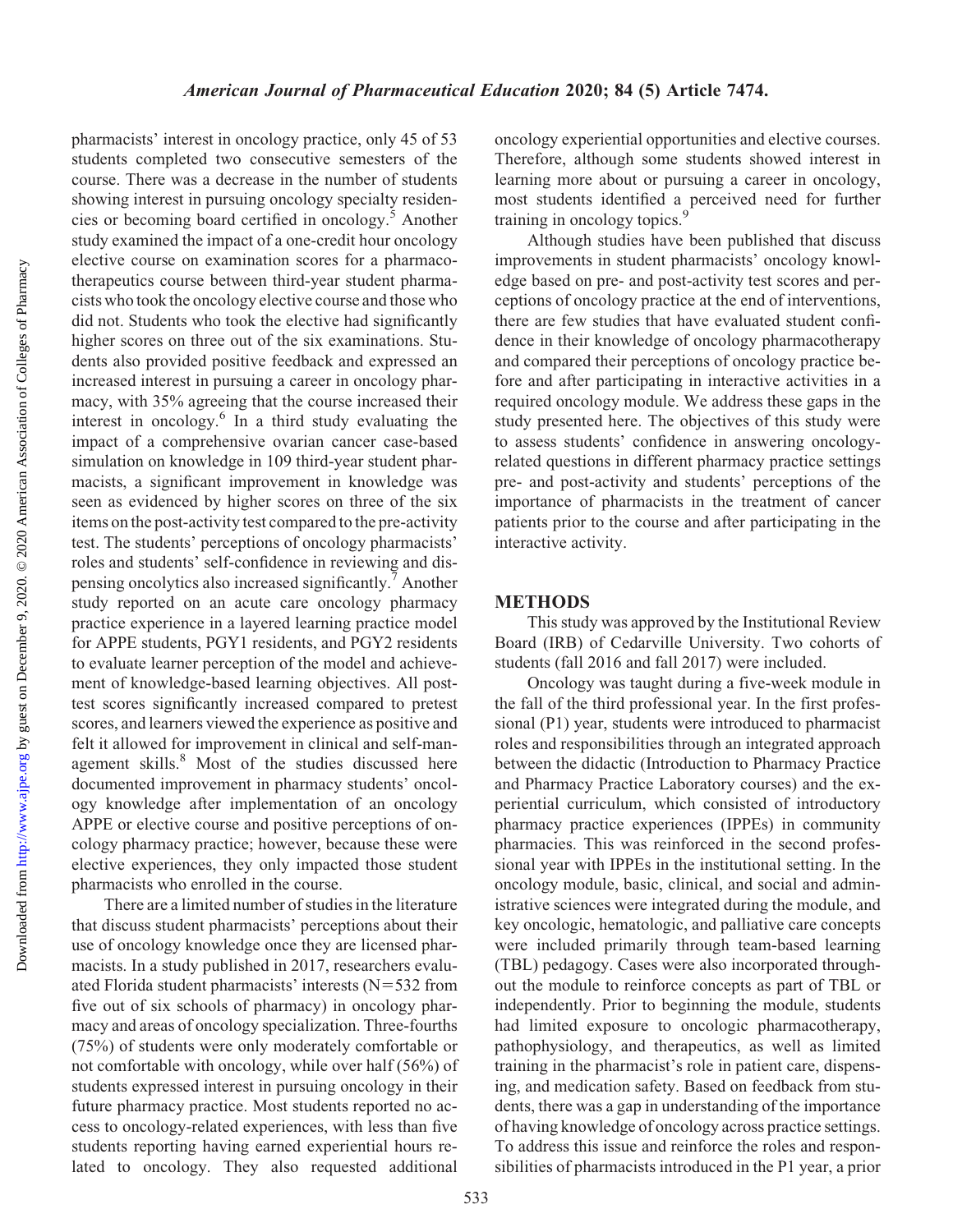chemotherapy checking activity was chosen to enhance and provide students with a better idea of how oncology impacts multiple practice settings.

A four-station activity was created to represent different practice settings: managed care, community pharmacy, a hospital that does not have a clinical pharmacist in oncology, and a hospital that does have a clinical pharmacist in oncology. To create these stations, pharmacists in each of these settings were interviewed regarding their roles and responsibilities with oncology-related medications. The information from those interviews was used to create scenarios intended to highlight the responsibilities of the pharmacists in each setting. Students then practiced those responsibilities. In scenario 1 (managed care), a cost-minimization research abstract was provided to students. Students used the information in the article in addition to electronic drug information resources to examine the cost and efficacy of an oncology medication for formulary management. In scenario 2 (community pharmacy), a patient presented to the pharmacy with adverse effects from chemotherapy (sleep disturbances, constipation), and the students had to make non-pharmacologic recommendations that did not interact with the patient's chemotherapy regimen. In scenario 3 (hospital without an oncology pharmacist), the students had to determine the best course of action for a patient presenting for cancer-related surgery who was enrolled in an oncology clinical drug trial (when to discontinue the medication, when to restart) and develop a communication plan for the surgical team. In scenario 4 (hospital with oncology pharmacist), students had to verify four prescriptions, which required them to use their compounding and calculations skills. Students completed the stations in pre-assigned teams, and had 75 minutes to complete all four stations. The last 30 minutes of the class was allotted for a facilitator-led discussion of the students' answers. The activity took place in week four of the module during a two-hour class session.

At this point in the curriculum, students had learned the pharmacology of oncology medications as well as about most major solid tumors. Thus, this activity was intended to build on the prior knowledge they had gained and solidify their understanding of the role of pharmacists in various oncology settings. Students worked in preassigned teams (five to six students per team), completed each of the four stations, and then participated in a debrief. The same faculty member (a social and administrative sciences faculty member who also was a pharmacist with experience as a community pharmacist and as a clinical pharmacist in managed care) facilitated the activity for both student cohorts, with a fourth professional year student who was completing an advanced pharmacy

practice experience (APPE) co-facilitating. Students could spend as much time as needed at each station within the designated 75 minutes. The facilitators were available for questions and led the debrief based on a key at the end of the session. To address the objectives, the same survey instru-

ment (17 items rated on a seven-point Likert-type) was administered at the beginning of the oncology module (pre-activity survey) and again immediately after students completed the activity (post-activity survey). While completion of the module itself would likely impact the outcomes, the research team wanted to identify changes in student confidence and perceptions from the beginning of the course to the end of the activity as the activity built upon the knowledge and skills the students had developed over the prior weeks. The survey had two separate aspects: the first nine items assessed students' confidence in answering oncology-related questions while the remaining eight items assessed students' level of agreement with pharmacists' involvement in oncology patient care. These items were created by reviewing the literature and conducting interviews with the pharmacists as described above. Then, before implementation, the survey items underwent review by the module coordinator (a clinical oncology pharmacist) and a faculty member with survey experience.

Statistical analysis was conducted using SPSS, v. 25.0 (IBM, Armonk, NY). A *p*-value of  $\lt$ .05 was considered significant. As the data were not normally distributed, medians were calculated for the pre- and post-activity survey items. Changes in scores from pre- to post-activity survey were assessed using a Wilcoxon signed rank test. Differences between cohorts were assessed using a Mann-Whitney U test. Descriptive statistics were performed for all demographic items, including interquartile range (IQR, spread of the  $25<sup>th</sup>$  to  $75<sup>th</sup>$  percentiles) for medians, and differences between cohorts were assessed using a chi-square or unpaired  $t$  test.

#### RESULTS

Sixty-six students (100% response rate) from two cohorts completed pre- and post-activity surveys. There were no significant differences in gender ( $p=.805$ ), ethnicities ( $p=163$ ), and past oncology experience ( $p=163$ ) between cohorts. However, student pharmacists in fall 2016 were significantly younger (23.3 years vs. 24.6 years,  $p=.037;$  Table 1).

Students in both cohorts demonstrated significantly more confidence in answering all nine oncology-related questions in different pharmacy practice settings from pre- and post-activity (Table 2). In both cohorts,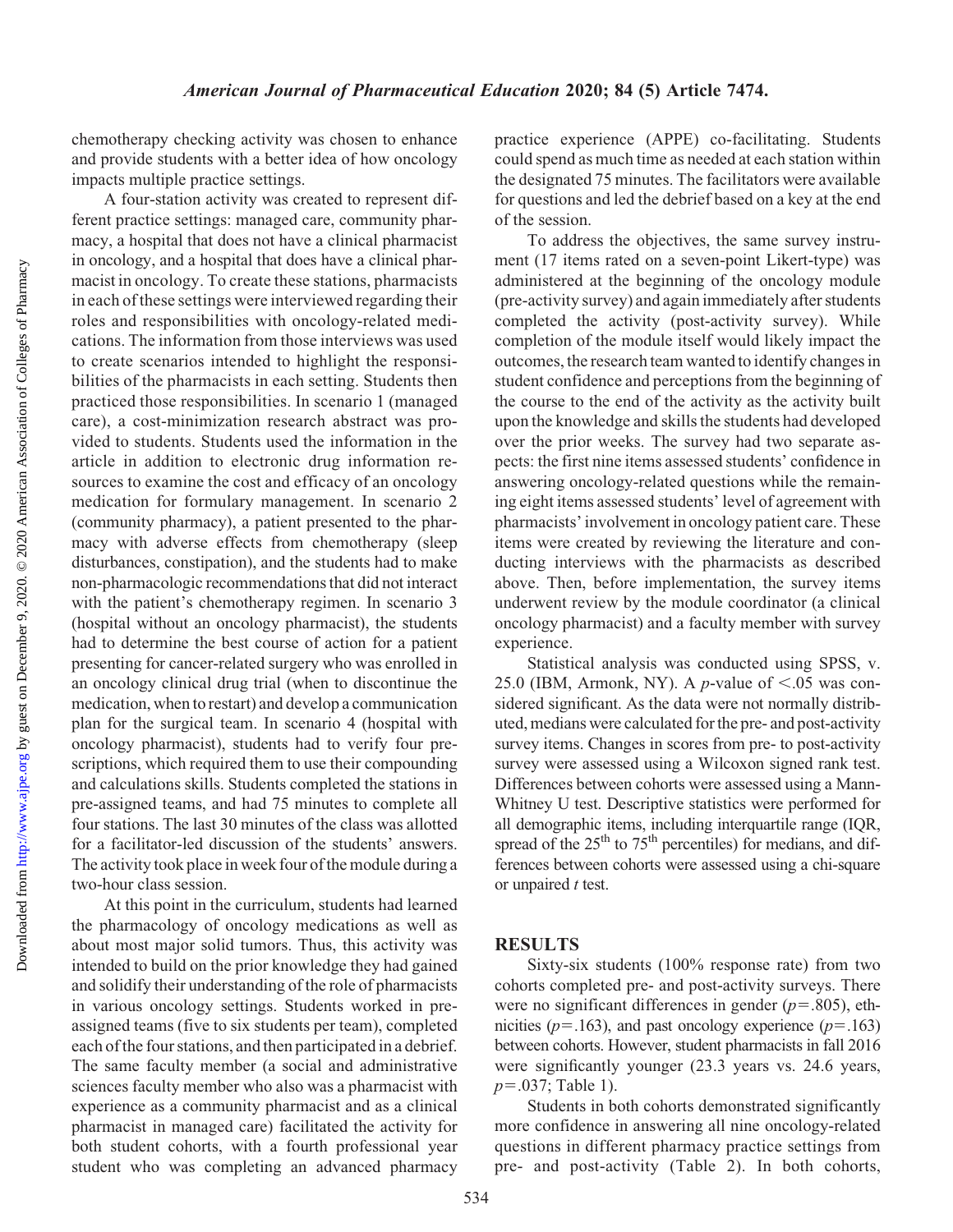|                          | Cohort 2016                   | Cohort 2017                 | <i>p</i> Value   |
|--------------------------|-------------------------------|-----------------------------|------------------|
|                          | No $(\frac{6}{6})$ /Mean (SD) | No $\frac{6}{2}$ /Mean (SD) |                  |
| Gender, No. (%)          |                               |                             | .81              |
| Male                     | 17(51.5)                      | 18 (54.5)                   |                  |
| Female                   | 16(48.5)                      | 15(45.5)                    |                  |
| Ethnicity                |                               |                             | .16              |
| Caucasian                | 27(81.8)                      | 18 (54.5)                   |                  |
| African American/African | 3(9.1)                        | 7(21.2)                     |                  |
| Hispanic                 | 0(0)                          | 1(3.0)                      |                  |
| Asian/Pacific Islander   | 3(9.1)                        | 4(12.1)                     |                  |
| Other                    | 0(0)                          | 2(6.1)                      |                  |
| Age                      | 23.3(1.2)                     | 24.6(3.1)                   | .04 <sup>a</sup> |
| Past oncology experience |                               |                             | .16              |
| Yes                      | 1(3.0)                        | 4(12.1)                     |                  |
| No                       | 32(97.0)                      | 29 (87.9)                   |                  |

Table 1. Demographics of Student Pharmacists Who Participated in a Simulation Activity Intended to Improve Their Knowledge and Perceptions of Oncology Pharmacy,  $N=33$ 

<sup>a</sup> Unpaired *t*-test was used to determine significance, defined as  $p<0.05$ , between the two cohorts of student pharmacists

significant increases were seen between student pharmacists' pre- and post-activity median confidence scores on all nine questions ( $p<.001$ ). Students in the fall 2016 cohort had greater increases in confidence on four of the nine survey questions than did students in the fall 2017 cohort.

Significant increases in students' perceptions of the importance of pharmacists in the treatment of cancer patients pre- and post-activity occurred in both cohorts (Table 2). In fall 2016, student pharmacists only exhibited significantly higher levels of agreement  $(p<.05)$  on four of the eight questions. Students in fall 2017 had significant increases in scores on three of the same items as the 2016 cohort, but did not have significantly different scores on the fourth item (managed care pharmacists being equipped to make chemotherapy formulary recommendations). Similar increases in knowledge between the pre- and postactivity survey occurred in both cohorts.

#### DISCUSSION

Oncology elective courses within the pharmacy curriculum have been described in literature as increasing student pharmacists' interests in oncology pharmacy. These courses also improve students' test scores on their knowledge of oncology and understanding of oncology practice. However, there are few studies evaluating student pharmacists' confidence and perceptions of oncology pharmacy while also assessing knowledge of oncology and oncology pharmacy practice.<sup>6,7</sup> Our study was conducted to explore student pharmacists' confidence in and perceptions of oncology pharmacy before and after completing a four-part interactive activity before the oncology course and a two-hour session in the

fourth week of the course. These interventions resulted in significant improvements in scores on several items.

The interactive activity described in this study allowed students to score levels of confidence in completing oncology-related tasks and levels of agreement with oncology practice both pre-course and post-activity. It served to reinforce concepts in the module and use practical examples. The activity also provided an opportunity for students to practice calculations for a compounded chemotherapy product, give recommendations regarding nonprescription medication use and supportive care for patients undergoing chemotherapy treatments, recognize chemotherapy-related drug-drug interactions and adverse effects, navigate resources to answer questions posed by members of the healthcare team or patients and family members, and make evidence-based formulary recommendations using knowledge gained in the oncology module. Implementation of the interactive activity allowed students to apply knowledge, use critical thinking skills, and answer questions posed in oncology-related scenarios. Students worked in preassigned groups, which reinforced their teamwork and communication skills.<sup>7</sup> Students experienced a more realistic environment simulated to represent different practice settings using a four-station activity.<sup>7</sup> The range of oncology questions asked of the students reflected real scenarios that oncology pharmacists are expected to manage and resolve as the scope of their responsibilities expands.<sup>7,8</sup> This activity gave students a true assessment of oncology pharmacy practice in a real-world application.

Confidence in performing oncology-related activities increased among students in both cohorts as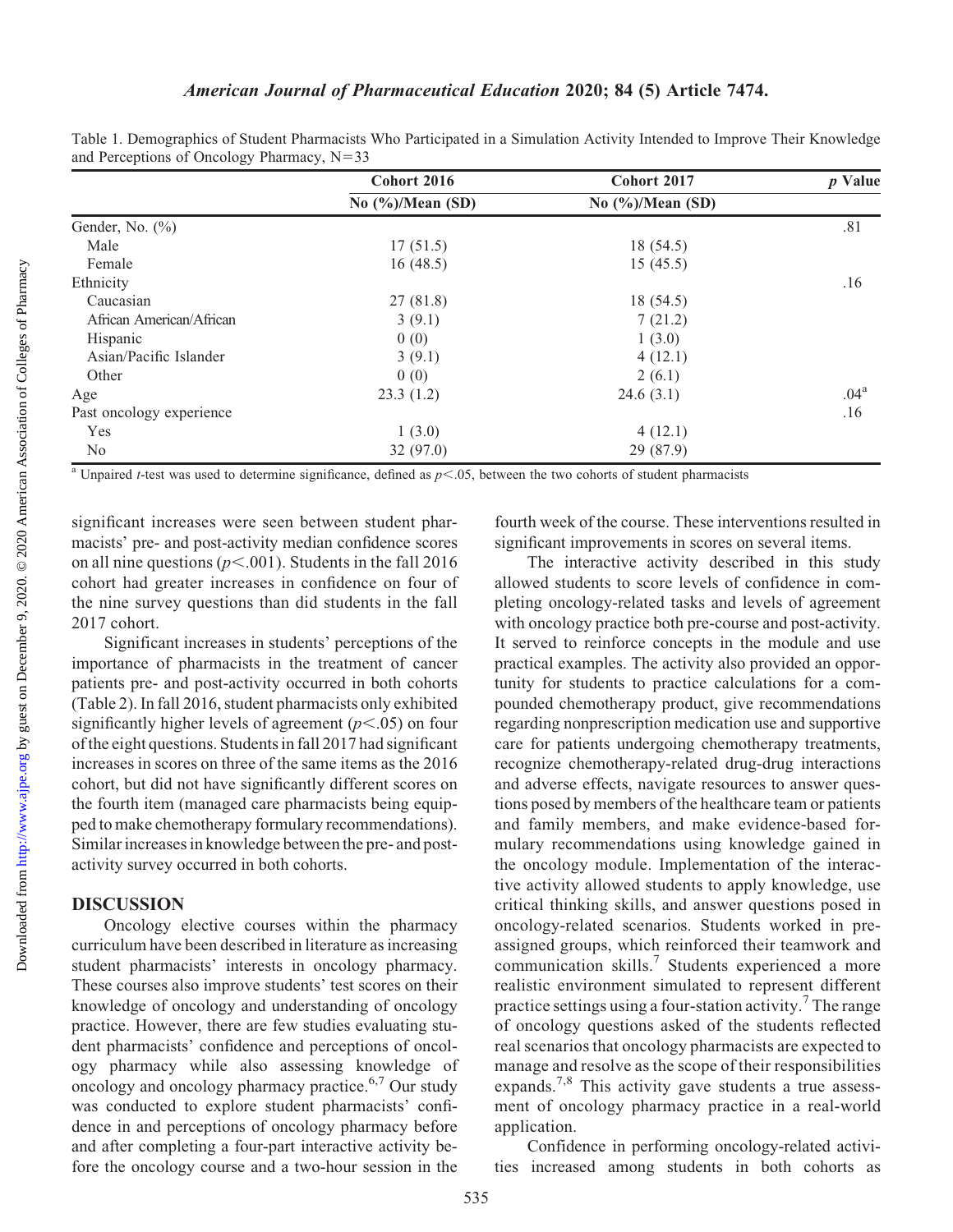|                                                                                                                                            | All Cohorts (N=66)    |                        |                                 |
|--------------------------------------------------------------------------------------------------------------------------------------------|-----------------------|------------------------|---------------------------------|
|                                                                                                                                            | Pretest, median (IQR) | Posttest, median (IQR) | $p$ Value                       |
| Check math on a compounded chemotherapy product.                                                                                           | $2(1-5)$              | $5(5-6)$               | $\overline{< 001^{\mathrm{a}}}$ |
| Make an appropriate OTC recommendation for a cancer<br>patient undergoing treatment.                                                       | $2(1-3)$              | $5(5-6)$               | < .001 <sup>a</sup>             |
| Make an appropriate supportive care recommendation or<br>change for a chemotherapy patient who is<br>experiencing adverse effects.         | $2(1-3)$              | $5(5-6)$               | $< .001$ $^{\rm a}$             |
| Recognize chemotherapy-related drug-drug interactions.                                                                                     | $2(1-2)$              | $5(4-5)$               | $< 0.01$ <sup>a</sup>           |
| Recognize chemotherapy-related adverse effects.                                                                                            | $2(2-3)$              | $6(5-6)$               | $< 0.01$ <sup>a</sup>           |
| Navigate resources efficiently to answer chemotherapy-<br>related questions.                                                               | $3(2-4)$              | $6(5-7)$               | $< 0.01$ $^{\rm a}$             |
| Answer chemotherapy-related questions asked by other<br>members of the healthcare team.                                                    | $2(1-2)$              | $5(4-6)$               | $< 0.01$ <sup>a</sup>           |
| Answer chemotherapy-related questions asked by<br>patients and their family members.                                                       | $2(1-2)$              | $5(4-6)$               | $< 0.01$ $^{\rm a}$             |
| Make an evidence-based formulary recommendation on<br>a chemotherapy agent.                                                                | $2(1-3)$              | $5(5-6)$               | $<\!\!.001$ $^{\rm a}$          |
| Community pharmacists should be equipped to answer<br>oncology-related questions.                                                          | $6(5-6)$              | $6(5-6)$               | .01 <sup>a</sup>                |
| Hospital pharmacists at institutions without a clinical<br>oncology pharmacist should be equipped to answer<br>oncology-related questions. | $6(6-7)$              | $6(6-7)$               | .01 <sup>a</sup>                |
| Hospital pharmacists at institutions with a clinical<br>oncology pharmacist should be equipped to answer<br>oncology-related questions.    | $6(6-7)$              | $6(6-7)$               | .50                             |
| Pharmacists in the managed care setting should be<br>equipped to make formulary recommendations on<br>chemotherapy agents.                 | $6(5-7)$              | $6(6-7)$               | .007 <sup>a</sup>               |
| Pharmacists in the managed care setting should be<br>equipped to answer oncology-related questions about<br>agents on their formulary.     | $6(6-7)$              | $6(6-7)$               | .16                             |
| Oncology impacts areas of pharmacy outside of the<br>clinical hospital setting.                                                            | $6(6-7)$              | $7(6-7)$               | $< 0.01$ $^{\rm a}$             |
| Pharmacists play a vital role in the treatment of cancer<br>patients regardless of their setting.                                          | $6(6-7)$              | $7(6-7)$               | .002 $^{\mathrm{a}}$            |
| I know what resources to use when searching for the<br>answer to an oncology-related question.                                             | $3(2-5)$              | $6(6-7)$               | $< 0.01$ <sup>a</sup>           |

Table 2. Student Pharmacists' Scores on a Survey Administered Before and After Participating in a Simulation Activity Intended to Improve Their Knowledge and Perceptions of Oncology Pharmacy

7-point Likert type scale (1=very unconfident, 7=very confident)  $a^a$  Mann-Whitney-U test was used to compare differences in survey between pre- and post-activity as well as between cohorts

evidenced by their responses to all nine questions on the survey. Student pharmacists' perceptions of oncology pharmacists' roles also improved post-activity for all questions except one regarding hospital pharmacists being equipped to answer oncology-related questions at institutions with a clinical oncology pharmacist. Studies show that increased perceptions of confidence can lead to improvements in problem-solving skills and abilities to make clinical recommendations, which is important as pharmacists need to be competent in all areas, including in oncology.7 Knowledge gaps were identified by

first administering the survey before the interactive activity that was intended to reinforce the role and importance of the oncology pharmacist in chemotherapy management.

Both cohorts of student pharmacists (2016 and 2017) had similar increases in confidence scores between the pre- and post-activity survey, which confirms that the oncology module and interactive activity were delivered consistently. Students' perception of the importance of oncology pharmacists' roles in practice also improved as evidenced by responses to all eight questions in fall 2016.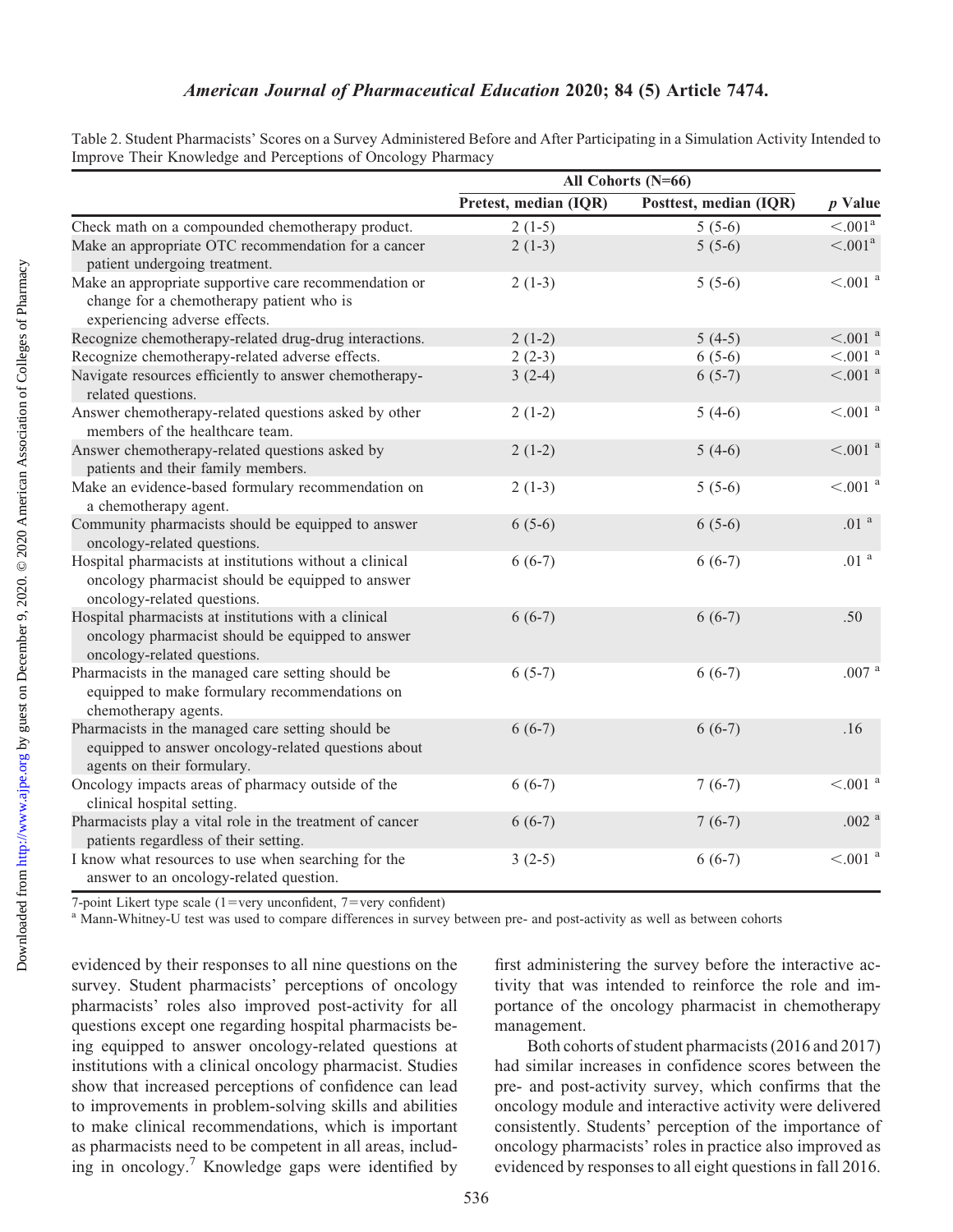Downloaded from

This is supported by the literature, as past studies also saw increases in confidence scores after students completed oncology elective courses.<sup>6-8</sup> However, in fall 2017, the increase in perceptions and improvement in scores was less than the prior cohort. Similar results were not seen in past studies which only reported increases in confidence and perception scores for all questions.<sup>6-8</sup> The oncology module and interactive activity were administered identically in both years; therefore, the reason for the decrease in perception scores in fall 2017 is unclear and warrants further evaluation in future research.

Both cohorts took the oncology course later in the third year of the professional program, which may account for them having identical median confidence scores both pre- and post-activity. Conducting the interactive activity at the end of the third year rather than at the beginning of the PharmD program may have been the reason for the significant increases seen in confidence and agreement scores from pre- to post-activity. If administered earlier in the program, the students may not have had as much accumulated knowledge and may have had knowledge deficits prior to the course and lower increases in scores after the course. However, in a study conducted by Serag-Bolos and colleagues, both perception questions only increased by 0.7 and 1.0 points compared to 3 points in both cohorts examined.7 This may have been because the content of oncology courses varies at different institutions. Nonetheless, the elective oncology module and activity at our institution were ultimately successful in increasing student confidence and expanding perception of pharmacists' involvement in oncology. Pharmacists being able to perform oncology-related tasks is vital because of the surge in demand for oncology services. As experts in pharmacotherapy, pharmacists must know how to respond to oncology-related questions in order to provide the best patient care possible.<sup>2-4</sup> While not predictive, students deemed to be more confident and perceptive in performing these tasks are likely to be more knowledgeable and able to critically think and assess each situation efficiently and appropriately, which are both qualities needed for students to become successful pharmacists.7 All schools of pharmacy should strive to create oncology modules with an end-goal of increasing student knowledge accompanied by appropriate confidence and perceptions.

This study had several limitations. The methods and results may not be generalizable to all student pharmacists as it involved third-year student pharmacists. Also, there was a significant difference in age between the cohorts. Students in the 2016 cohort were significantly younger than students in the 2017 cohort, which may have contributed to the greater increases found in confidence scores in this cohort. Students may have been skewed more positively due to the belief that survey responses can influence grades or perceiving that answers given may need to be acceptable, which may have led to response bias. However, pre- and post-activity assessments were created carefully by the module coordinator and a faculty member with survey experiences and were given at the beginning of the course and after the interactive activity to limit confounders. The time between the pre- and postactivity assessments does not truly inform us about which components impacted students and whether the impact was heightened by the activity as this could be due to the course itself rather than the activity presented. Lastly, this study only addressed perceptions and not knowledge or outcomes. Future work should also include administering knowledge assessments prior to the activity and administering longitudinal assessments to determine the longterm impact, particularly in APPEs and in practice.

#### **CONCLUSION**

Prior to completing an oncology module, two cohorts of student pharmacists lacked confidence in several areas of pharmacy practice. Through the implementation of an interactive oncology activity, student pharmacists' confidence in their knowledge of oncology pharmacotherapy and their perception of oncology pharmacists' roles in various practice settings increased. Student pharmacists need to be knowledgeable regarding chemotherapy regimens as all practice settings expect pharmacists to be equipped with the tools to respond to any oncology-related scenarios, regardless of whether an oncology pharmacist is present. By providing oncology pharmacotherapy education and developing awareness on the importance of knowledge and training in oncology practice through this study, students will be prepared to practice in any setting to deliver quality patient care as future pharmacists. This is important, as there is a need for pharmacists to be oncology-trained to compensate for the shortage of oncology providers. Implementation of interactive activities can assist faculty in assessing their oncology module curriculum and whether there needs to be adjustments in course content in order to allow students to be successful in oncology-related pharmacy practice. Interactive oncology activities should be implemented across all pharmacy schools to increase students' confidence and knowledge in navigating oncology-related scenarios on advanced pharmacy practice experiences or in future career practice settings.

#### **REFERENCES**

1. Erikson C, Salsberg E, Forte G, Bruinooge S, Goldstein M. Future supply and demand for oncologists: challenges to assuring access to